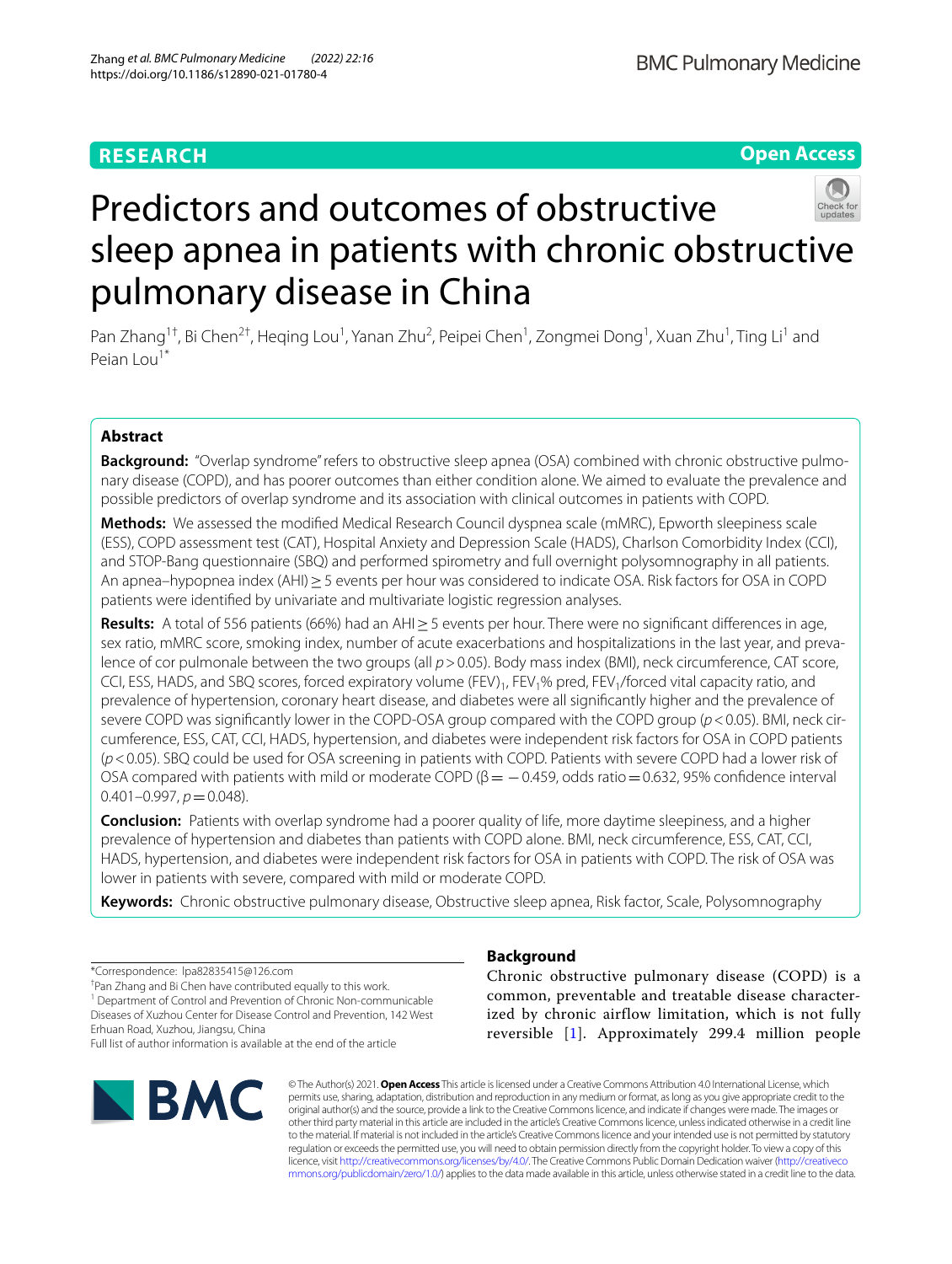have suffered from COPD, which was responsible for about 3.2 million deaths worldwide, and COPD was the fifth leading cause of loss of disability-adjusted life years (DALYs) in 2017 [[2](#page-9-1)]. COPD affected around 13.6%–13.7% of adults aged 40 or older in China according to two recent investigations  $[3, 4]$  $[3, 4]$  $[3, 4]$  $[3, 4]$  $[3, 4]$ , with a mortality rate of 68 per 100,000 people in 2017, representing the fourth leading cause of DALYs in China [[5\]](#page-10-1).

Obstructive sleep apnea (OSA) is another common respiratory disease, which is characterized by recurrent closure of the upper airway during sleep and is usually associated with COPD. The coexistence of OSA and COPD has been described as "overlap syndrome" [[6](#page-10-2)]. The prevalence of overlap syndrome varies among geographic regions and populations [\[7](#page-10-3)]. Shawon et al. [[7](#page-10-3)] reported incidences of COPD coexisting with OSA ranging from 2.9% to 65.9% in a systematic review. Overlap syndrome has more serious adverse effects on the quality of life in patients with COPD [[7,](#page-10-3) [8\]](#page-10-4). Because of their similar pathophysiological effects, especially in terms of hypoxia and systemic inflammation, the simultaneous occurrence of COPD and OSA has more severe nocturnal hypoxemic and hypercarbia effects than either COPD or OSA alone, and is more likely to be complicated with cardiovascular diseases [[7](#page-10-3), [9\]](#page-10-5). Overlap of these two conditions can also reduce daytime oxygen saturation and quality of life-related scores, and increase the frequencies of acute exacerbation, comorbidity, economic burden and mortality due to COPD [\[7](#page-10-3), [10,](#page-10-6) [11](#page-10-7)]. However, continuous positive airway pressure treatment can reduce the risk of COPD exacerbation and prolong patient survival [[7,](#page-10-3) [11](#page-10-7), [12\]](#page-10-8). The identification and timely treatment of overlap syndrome in patients with COPD therefore can help to improve patient prognosis. Many studies have investigated the possible predictive factors of overlap syndrome; however, the findings have been inconsistent. Peripheral edema and emphysema have been reported to predict OSA  $[13, 14]$  $[13, 14]$  $[13, 14]$  $[13, 14]$ , but the predictive values of age, sex, body mass index (BMI), neck circumference, and smoking status remained controversial [\[15](#page-10-11), [16\]](#page-10-12). Further investigations are, therefore, needed to clarify the roles of these factors in predicting OSA. Furthermore, a better understanding of the important risk factors and clinical outcomes of patients with overlap syndrome in different geographical areas would help the relevant health authorities to implement targeted intervention strategies [[17](#page-10-13)]. We conducted a crosssectional community-based study in China to clarify the prevalence, clinical characteristics, risk factors of COPD with OSA, and the relationship between airflow limitation in COPD and severity of OSA.

# **Methods**

# **Study design**

This was a cross-sectional study conducted in 11 regions of the Xuzhou area in eastern China from December 2018 to December 2019. The aim was to investigate the prevalence of OSA in patients with COPD and to identify its predictors. Sampling was carried out by multistage cluster random sampling from all 11 regions in the study area. In the frst stage, three community health service centers were selected from each region by cluster random sampling; in the second stage, three community health service stations were selected by cluster random sampling from each selected community health service center; and in the fnal stage, patients with COPD who met the inclusion criteria and who were registered at the health service stations were enrolled, according to their medical records. Information on all the variables was collected by trained investigators by face-to-face interview on the day of the participants' regular medical appointments at the health centers.

## <span id="page-1-0"></span>**Participants**

Patients diagnosed with COPD with severity classifed according to the 2017 Global Initiative for Chronic Obstructive Lung Disease (GOLD) guidelines were eligible [\[1](#page-9-0)]. Exclusion criteria were patients who refused to participate in the study, patients who failed to perform pulmonary function test due to acute exacerbation or severe illness, patients unable to tolerate or who refused whole-night polysomnography, patients disqualifed from polysomnography, and pregnant women (Fig. [1\)](#page-2-0).

The study protocol was approved by the medical ethics committee of Xuzhou Center for Disease Control and Prevention (number: 2012010). All patients signed written informed consent, underwent pulmonary function tests and polysomnography, and provided the required information. The trial was conducted according to the 2000 revised version of the Helsinki Declaration. The study followed the STROBE (Strengthening the Reporting of Observational Studies in Epidemiology) guidelines for observational studies [\[18](#page-10-14)].

#### **Spirometry**

Spirometry was performed at health centers using a portable spirometer (Medikro PRO, Finland). The pulmonary function testing was performed in a comfortable and quiet environment. Before the test, the subjects were explained the purpose of the test and the essentials of the action, and asked whether they met the exclusion criteria of pulmonary function test. The pulmonary instrument was adjusted and calibrated the parameters before each measurement. The basic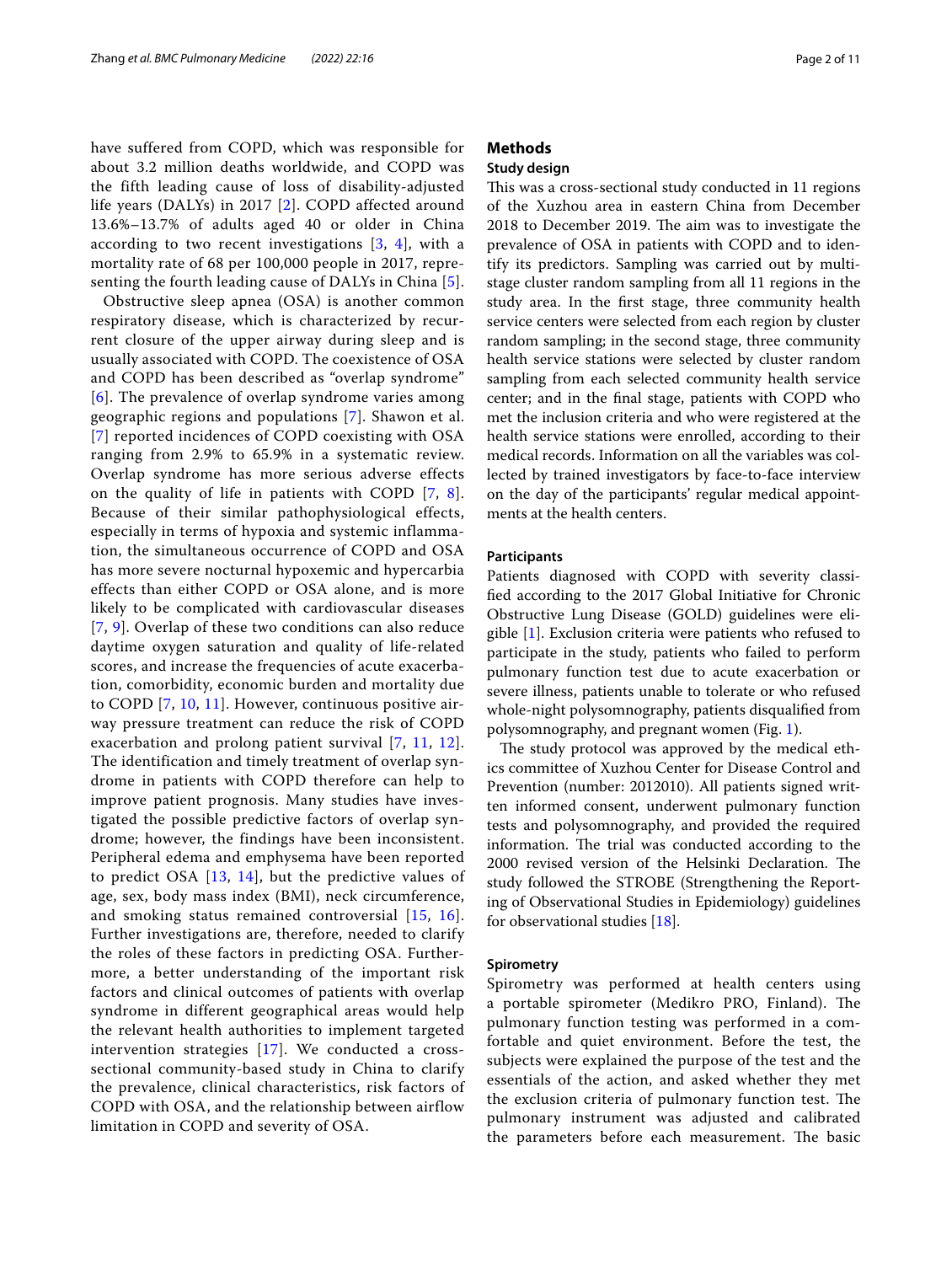

<span id="page-2-0"></span>pulmonary function and lung function after bronchodilator test were measured by a unifed method. After completing the basic test, every person used salbutamol aerosol 400ug. A 15-min interval after the bronchodilator test, all subjects were measured the pulmonary function. With the automated device, 3 readings were taken at 1 min intervals. The difference between FEV1 and FVC were less than 200 ml, and PEF was less than 0.67L/s. COPD was defned according to GOLD guidelines according to the ratio of post

bronchodilator forced expiratory volume (FEV) in 1 s (FEV<sub>1</sub>) to forced vital capacity (FVC) < 70% [[1\]](#page-9-0).

#### **Monitoring with polysomnography and OSA severity**

Participants who met the diagnostic criteria for COPD were monitored at home for at least 7 h at night using a comprehensive portable polysomnography machine (PSM-100A, Sealand, Chengdu, China). The data including snoring, nasal airflow, thoracoabdominal breathing exercise, blood oxygen saturation and disorder index by the monitor were automatically recorded and analyzed,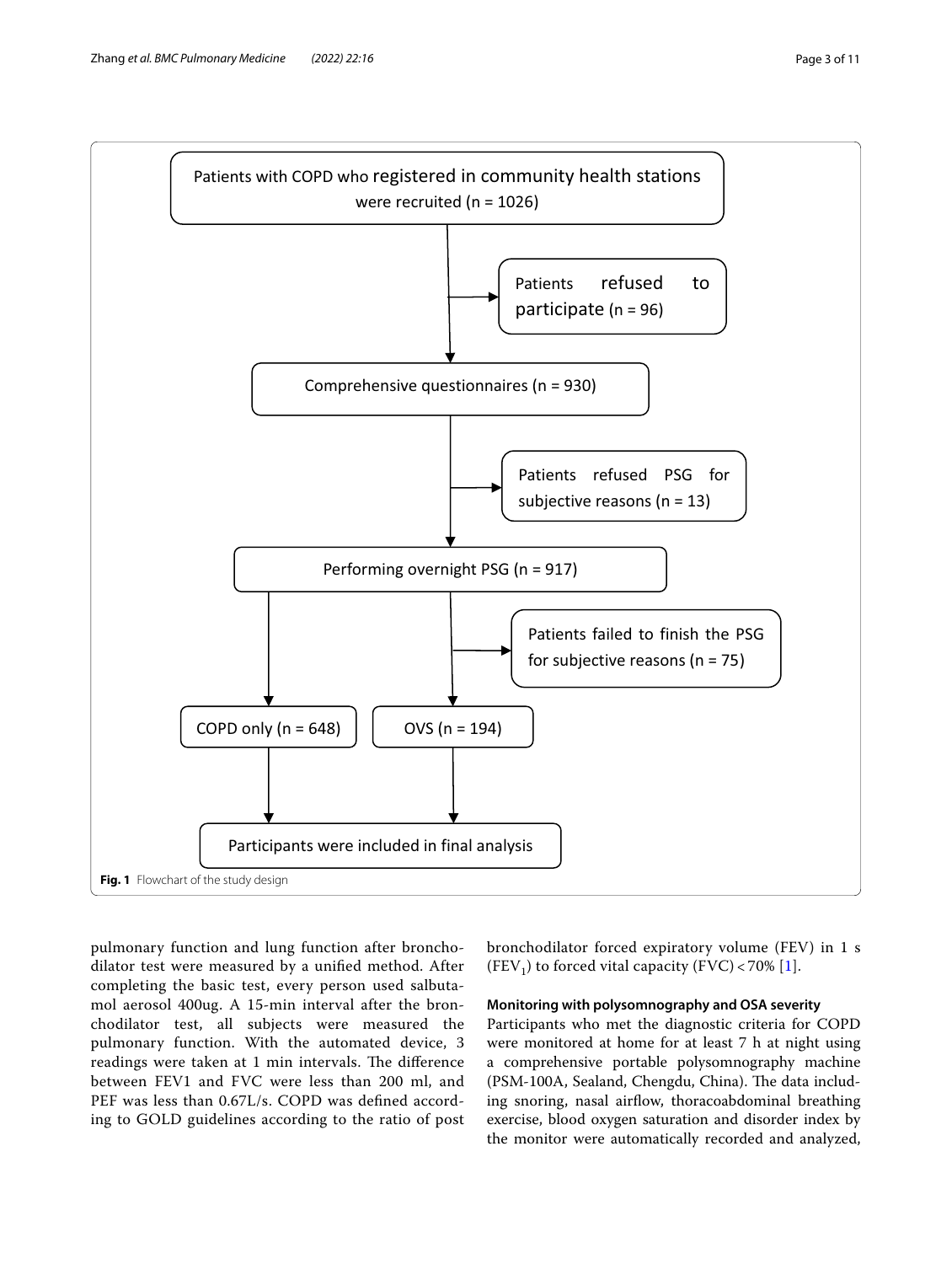and then manually corrected the next day. The results were recorded by two skilled sleep technicians, following standard criteria [[19\]](#page-10-15). OSA was defned as an apnea– hypopnea index (AHI) $\geq$  5 events per hour. OSA's severity was categorized based on the AHI as normal  $(<5)$ , mild  $(5-14.9)$ , moderate (15–29.9) and severe ( $\geq$  30) [\[20\]](#page-10-16).

#### **COPD clinical outcomes and other variables**

The clinical outcomes of patients with COPD included dyspnea and health status. Dyspnea was measured using the modifed Medical Research Council mMRC dyspnea scale [[21](#page-10-17)] with a score of 0–4 points, with a higher score indicating more-severe dyspnea. Health status was measured using the COPD assessment test (CAT) [[22\]](#page-10-18), which included a total of eight items, each with a score of 0–5, giving a total score of 0–40, with a higher score indicating a poorer health status. OSA was measured using the STOP-Bang questionnaire (SBQ), including eight questions with 'yes' (1 point) or 'no' (0 points) answers, with a total score  $≥$  3 indicating OSA [[23\]](#page-10-19).

Depression and anxiety were screened and measured using the 14-item Hospital Anxiety and Depression Scale (HADS), including seven items relating to anxiety (HADS-A) and the other seven relating to depression  $(HADS-D)$ . The overall score ranged from 0 to 21, with a score≥8 on a subscale indicating possible HADS-A or HADS-D, respectively [\[24\]](#page-10-20). Comorbidities were assessed according to the Charlson Comorbidity Index (CCI) [\[25](#page-10-21)], which included 17 common concomitant medical conditions, as follows: (1) 1 point: myocardial infarction, heart failure, peripheral vascular disease, cerebrovascular disease, dementia, chronic lung disease, connective tissue disease, peptic ulcer, mild liver disease and diabetes without organ damage; (2) 2 points: hemiplegia, moderate to severe kidney disease, diabetes mellitus with organ injury, solid tumor in any part, malignant lymphoma and leukemia; (3) 3 points: moderate and severe liver disease; and (4) 6 points: metastatic solid tumor, acquired immune deficiency syndrome. Age was also scored as 1 point for 50–59 years old, 2 points for 60–69 years old, and 3 points for  $\geq$  70 years old. The CCI score plus age score was taken as the total score. In this study, cases of hypertension, coronary heart disease, pulmonary heart disease, and diabetes were separately counted again.

#### **Other demographic variables**

Independent variables included patients with COPD and OSA/COPD overlap syndrome. Subject-specifc variables collected using a self-designed questionnaire included sex, age, BMI, neck circumference, course of disease, smoking index, number of acute exacerbation in the past year, and number of acute exacerbations requiring hospitalization. BMI was calculated by dividing body weight in kilograms by height in meters squared. Smoking index was equal to the number of cigarettes per day multiplied by the number of years of smoking.

# **Sample‑size calculation**

Assuming an estimated 40.0% of participants with OSA/ COPD overlap syndrome [\[9](#page-10-5)] with an admissible error of 10%, power of 90%, and alpha of 0.05, and allowing for a refusal rate of 15%, we calculated that a minimum of 663 subjects needed to be enrolled. The COPD registry system covered all communities in the Xuzhou area. A total of 29,800 patients with COPD were registered in 2950 health service stations from 211 community health service centers, with about 10 patients with COPD in each community health service station.

#### **Primary and secondary outcomes**

The primary outcomes were influence factors for overlap syndrome. The secondary outcome was the prevalence of overlap syndrome in patients with COPD.

#### **Statistical analysis**

Risk factors for COPD with coexisting OSA were analyzed using SPSS 17.0(SPSS Inc., Chicago, USA). Participants were divided into two groups according to the results of monitoring with polysomnography. The COPD group comprised patients with an AHI<15 events per hour, and the COPD-OSA group included patients with an  $AHI \geq 15$  events per hour. Categorical data were expressed as number of cases (percentage) and analyzed using  $\chi^2$  tests. Measured data were tested for normality, and data conforming to a normal distribution were expressed as mean $\pm$ standard deviation, with *t*-tests for pairwise comparisons. Data that did not conform to a normal distribution were expressed as median (interquartile range), and diferences were compared by Mann–Whitney U tests. Correlations between two continuous variables were analyzed by Spearman's correlation analysis.

Multivariate logistic regression analysis (dependent variables: 0, patients with COPD without risk of OSA symptoms  $(AHI < 15$  events per hour); 1, patients with COPD with risk of OSA symptoms ( $AHI \geq 15$  events per hour)) were performed to assess the likelihood of risk of OSA versus no risk of OSA in patients with COPD, in the presence of exposure variables including age, sex, BMI, neck circumference, smoking index,  $FEV_1$ ,  $FEV_1$ % of expected value, FEV1 (%predicted) <50%, FEV<sub>1</sub>/FVC, CAT score, Epworth sleepiness scale (ESS) score, SBQ score, HADS-A score, HADS-D score, hypertension, coronary heart disease, and diabetes.  $FEV<sub>1</sub>$ ,  $FEV<sub>1</sub>%$  of expected value,  $FEV<sub>1</sub>/FVC$ , SBQ, HADS-A, and HADS-D were assigned a value of 1 if they were greater than the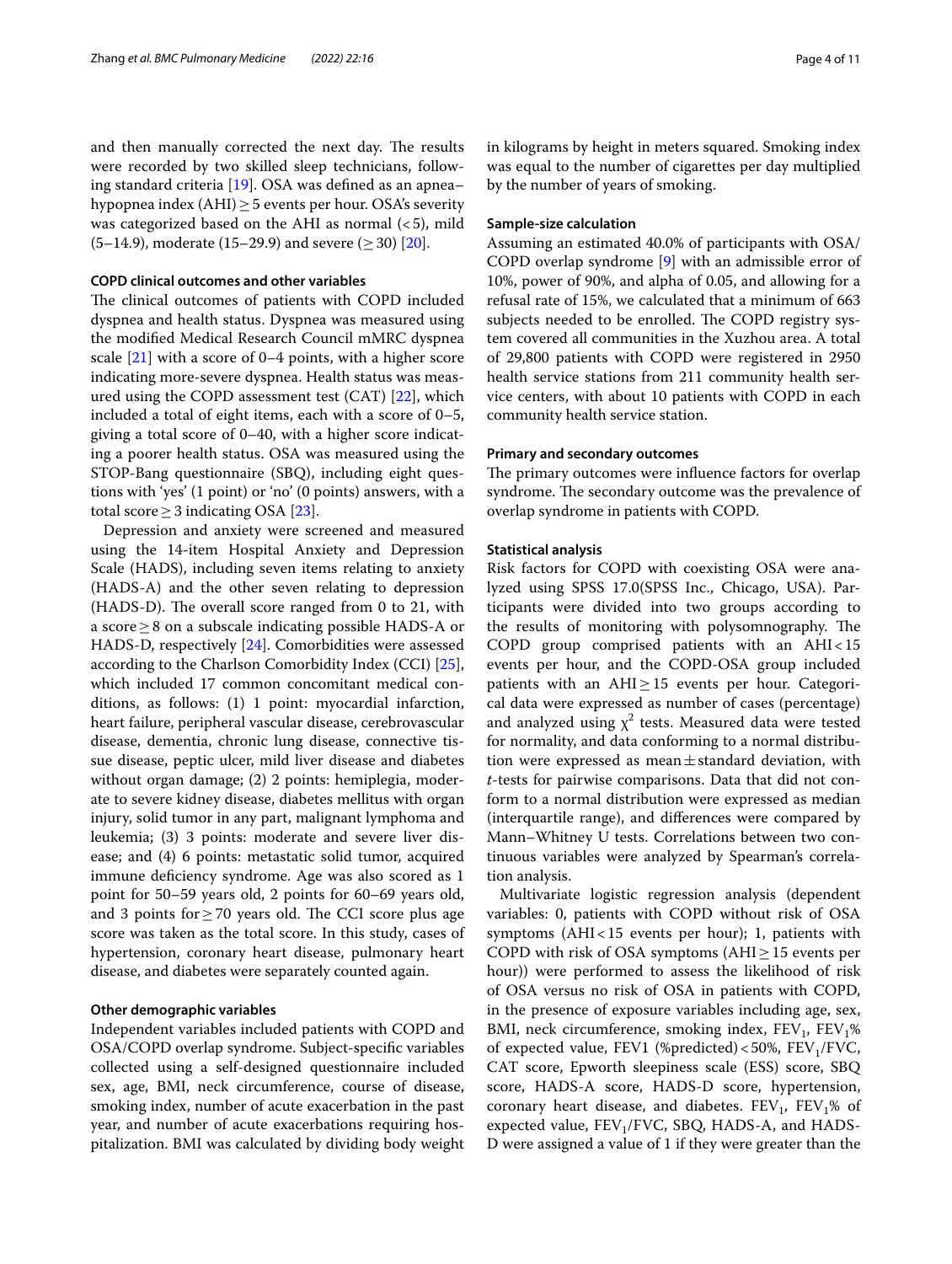average and 0 if they were less than the average.  $FEV<sub>1</sub>%$ accounting for a predicted value<50% was also assigned a score of 1 and  $FEV<sub>1</sub>%$  accounting for a predicted value  $≥$  50% was assigned a score of 0. All tests were two sided. A *p*-value < 0.05 was considered statistically signifcant.

## **Results**

# **Characteristics of study participants and OSA symptoms in the participants**

A fowchart of the study design and process is shown in Fig. [1.](#page-2-0) A total of 1026 patients with COPD registered in 99 community health stations were selected for this observational study. Based on the design principles, 184 subjects were excluded, including 96 who refused to participate, 47 without pulmonary function tests because of acute exacerbation or serious condition, 28 who were unable to tolerate whole-night polysomnography, and 13 who refused to be monitored by polysomnography. A total of 842 patients were therefore included in the fnal analysis (606 males (72%) and 236 females (28%), average age  $63\pm8$  years). A total of 66.0% of the 842 patients completed the study with an  $AHI \geq 5$  events per hour.

# **Characteristics of participants with and without risk of OSA symptoms**

The general characteristics of the patients according to AHI are shown in Table [1](#page-5-0). There were no significant diferences in age, sex, smoking index, number of acute exacerbations in the year before admission, hospital frequency, mMRC score, and cor pulmonale between the COPD group and COPD-OSA group (all *p*>0.05). BMI, neck circumference, FEV1, FEV1 (%predicted), FEV1/ FVC, AHI, CAT, ESS, SBQ, HADS-A, and HADS-D scores, and the incidences of hypertension, coronary heart disease, and diabetes were all signifcantly higher and the proportion of severe COPD [(FEV1 (%predicted)<50%] was signifcantly lower in the COPD-OSA group compared with the COPD group (all  $p < 0.05$ ).

#### **Correlations of AHI and risk factors**

Analysis of the correlations between AHI and variables revealed signifcant diferences between the groups in terms of BMI, neck circumference,  $FEV<sub>1</sub>$ , percentage of  $FEV<sub>1</sub>$  accounting for predicted value, percentage of  $FEV<sub>1</sub>$ accounting for predicted value<50%, CAT, ESS, SBQ, HADS-A, and HADS-D scores, hypertension, coronary heart disease, and diabetes (all  $p < 0.05$ ). There was a significant negative correlation between AHI and  $FEV<sub>1</sub>%$ accounting for predicted value <50% ( $p$  < 0.05) (Table [2](#page-6-0)).

#### **Independent predictors for risk of OSA symptoms in COPD**

The risk factors for coexisting OSA in patients with COPD were analyzed by univariate logistic regression analysis. COPD coexisting with OSA (AHI≥15 events per hour) was taken as the dependent variable and assigned a score of 1 and AHI<15 events per hour was assigned a score of 0. Age, BMI, neck circumference,  $FEV<sub>1</sub>$ ,  $FEV<sub>1</sub>%$  of expected value,  $FEV<sub>1</sub>$  (%predicted) <50%, CAT, ESS, SBQ, HADS-A, HADS-D, hypertension, coronary heart disease, and diabetes were taken as independent variables and analyzed one by one by univariate logistic regression. BMI, neck circumference,  $FEV<sub>1</sub>$ , CAT, ESS, SBQ, HADS-A, HADS-D, hypertension, coronary heart disease, and diabetes were all shown to be risk factors for COPD combined with OSA (all  $p < 0.05$ ) (Table [3](#page-7-0)). The risk of OSA in patients with severe COPD [FEV<sub>1</sub> (%predicted) < 50%] was lower than that in patients with mild and moderate COPD $[FEV<sub>1</sub>$  (%predicted) ≥ 50%] (β = −0.621, odds ratio (OR) = 0.551, 95% confdence interval (CI): 0.412–0.691, *p*<0.001) (Table [3](#page-7-0)). Patients with COPD and coexisting OSA had poorer ESS, SBQ, HADS-A, HADS-D, and CAT scores, and more hypertension, coronary heart disease, and diabetes.

We also analyzed the risk factors for COPD coexisting with OSA by multivariate logistic regression analysis. BMI, neck circumference, CAT, ESS, HADS-A, HADS-D, and CCI scores, and  $FEV_1$  (%predicted) <50% o were used as independent variables in multivariate logistic regression using the forced entry method, after adjusting for age, sex, smoking index and  $FEV_1$ . BMI ( $\beta$  = 0.153, OR=1.165, 95% CI: 1.094–1.242, *p*<0.001), neck circumference, CAT, ESS, SBQ, HADS-A, HADS-D, and CCI were all identifed as independent risk factors for OSA in patients with COPD. Hypertension and diabetes were also identifed as independent risk factors of OSA in patients with COPD after adjusting for age, sex, smoking index FEV<sub>1</sub>, BMI, CAT, ESS, HADS-A, HADS-D, and percentage of  $FEV_1$  accounting for <50% of the predicted values. SBQ was shown to be an independent risk factor after adjusting for age, smoking index,  $FEV<sub>1</sub>$ , CAT, ESS, HADS-A, HADS-D, CCI, and  $FEV_1$  (%predicted) <50%. The risk of OSA in patients with severe COPD  $[FEV<sub>1</sub>]$ (%predicted)<50%] was lower than that in patients with mild and moderate COPD ( $\beta$  =  $-$ 0.549, OR = 0.578, 95% CI: 0.392–0.782, *p*=0.045) (Table [4](#page-7-1)).

# **Correlation between airfow limitation of COPD and severity of OSA**

We analyzed the relationship between the degree of airflow restriction according to GOLD grading and the severity of OSA according to AHI. There were significant diferences in the severity of airfow restriction in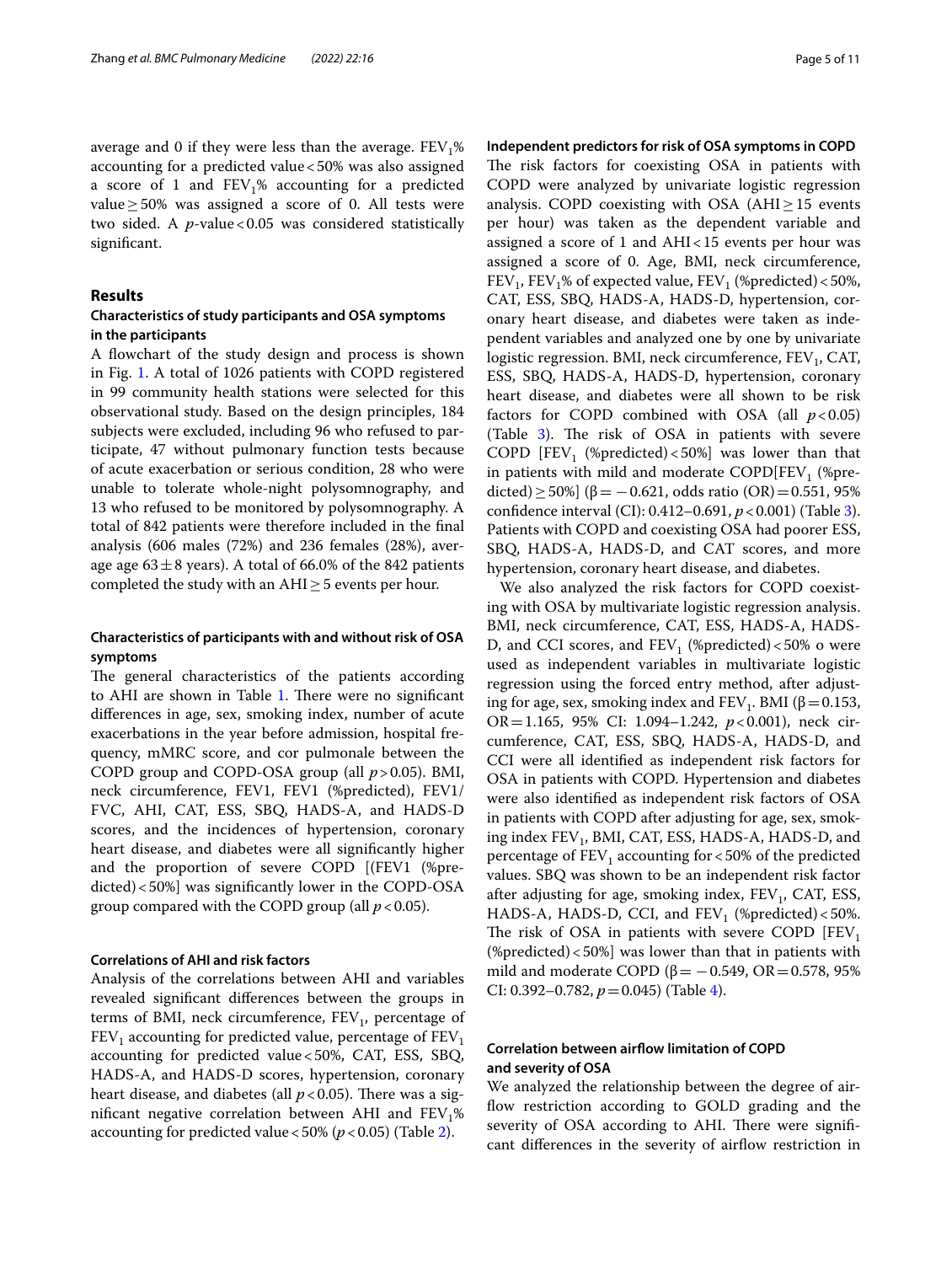#### **Variables COPD group (N**=**648) COPD overlap OSA group(N**=**194) χ2 /t value P AHI<5 events / h 5 events / h**≤**AHI<15 events / h Total 15 events / h**≤**AHI<30 events / h AHI**≥**30 events / h Total** Gender (male,%) 200(69.93%) 253(69.89%) 453(69.91%) 87(70.73%) 54(76.06%) 141(72.68%) 0.427 0.513 Age y (mean±SD) 62±7 64±9 63±8 63±9 64±9 62±7 1.57 0.117 BMI (kg/m<sup>2</sup>)  $(mean ± SD)$ 21±3 22±4 22±4 23±4 24±4 24±4 −6.11 <0.001 Neck circumference (cm)  $(m<sub>pan</sub> + SD)$ 36.5±2.2 37.3±3.1 37.0±2.6 37.5±35 38.6±3.6 38.1±3.5 3.97 <0.001 Smoking index (package year) 32.5±27.8 37.5±27.0 35.5±27.5 38.5±25.5 40.5±22.6 39.2±24.8 −1.68 0.093 Smoke status(never,%) 123(43.01%) 133(36.74%) 248(38.27%) 42(34.15%) 25(35.21%) 67(34.54%) 5.53 0.06  $FEV<sub>1</sub>$  (L) (mean  $\pm$  SD) \ 1.1±0.8 1.0±0.8 1.2±1.0 1.4±1.3 1.3±1.1 −4.18 <0.001 FEV<sub>1</sub>% of expected value (mean  $\pm$  SD) 42.0±28.5 45.5±30.0 44.5±29.5 52.5±32.6 60.0±39.5 55.0±36.5 −4.11 <0.001 FEV<sub>1</sub>% of predicted 169(59.09%) value<50% ( n) 169(59.09%) 190(52.49%) 359(55.40%) 51(41.46%) 24(33.80%) 75(38.66%) 10.047 0.002 FEV<sub>1</sub>/FVC(%) 38.0±21.0 40.0±20.0 39.0±21.0 43.0±23.0 55.0±25.0 49.0±240 −5.624 <0.001 AHI (events / h) 2.5±2.2 9.1±5.2 6.2±5.7 19.8±7.3 37.8±20.0 26.7±14.7 −28.987 <0.001 Acute exacerbation in the past year (frequency) 2.1 $\pm$ 1.5 2.2 $\pm$ 2.1 2.1 $\pm$ 2.0 2.1 $\pm$ 2.0 2.1 $\pm$ 2.0 2.0 $\pm$ 2.1 0.60 0.546 Hospitalization in the past year (frequency) 0.5±1.1 1.3±2.2 1.3±1.5 1.2±2.1 1.1±2.0 1.2±2.0 0.75 0.453 mMRC scores (mean±SD) 2.0±0.4 1.0±2.2 1.5±1.3 1.8±2.0 1.5±1.3 1.6±1.1 −0.97 0.331 CAT scores  $(mean \pm SD)$ 14.7±6.5 16.8±7.3 15.9±7.2 17.3±8.2 19.2±8.4 18.4±8.4 −4.08 <0.001 ESS scores  $(mean \pm SD)$ 4.1±4.0 5.2±4.1 5.1±4.0 6.2±5.1 8.1±9.0 7.8±5.9 −7.32 <0.001 SBQ scores(mean±SD) 3.1±2.0 4.4±3.2 4.2±3.0 5.5±4.0 7.0±4.0 6.0±4.0 −7.50 <0.001 HADS-A scores 4.5±3.2 6.5±4.1 5.7±3.8 7.6±4.0 10.5±7.5 9 .3±6.1 −9.92 <0.001 HADS-D scores 4.4±2.7 6.3±4.3 5.5±3.6 7.2±4.5 11.0±7.2 9.5±6.4 −11.10 <0.001 CCI scores  $(mean ± SD)$  $2.0 \pm 1.0$   $3.0 \pm 2.0$   $2.7 \pm 1.4$   $3.0 \pm 1.5$   $4.0 \pm 2.0$   $3.4 \pm 1.7$  0 1 Hypertension (n,%) 71(24.83%) 119(32.87%) 190(29.32%) 52(42.28%) 41(57.75%) 93(47.94%) 8.001 0.005 Cor Pulmonale  $(n.% )$ 15(5.24%) 22(6.08%) 37(5.71%) 9(7.32%) 6(8.45%) 15(7.73%) 0.937 0.333 Coronary heart disease(n,%) 22(7.69%) 45(12.43%) 67(10.34%) 14(11.38%) 6(8.45%) 20(10.31%) 7.305 0.007

## <span id="page-5-0"></span>**Table 1** Comparison of general characteristics of patients between two groups (Mean±SD)

Gender, FEV1% of predicted value < 50%, Hypertension, cor pulmonale,coronary heart disease and diabetes are presented as n; other values are the mean with SD; *COPD* chronic obstructive pulmonary disease; *OSA* obstructive sleep apnea; *SD* standard deviation; *BMI* body mass index; *FEV*1 forced expiratory volume in 1 s; *FVC* forced vital capacity; *AHI* apnea–hypopnea index; *mMRC* Modifed British Medical Research Council; *CAT* COPD assessment test; *ESS* Epworth sleepiness scale; *CCI* Charlson comorbidity index; *SBQ* STOP-Bang; *HADS-A* Hospital Anxiety and Depression Scale for anxiety; *HADS-D* Hospital Anxiety and Depression Scale for depression

Diabetes (n,%) 15(5.24%) 61(16.85%) 76(11.73%) 24(19.51%) 20(28.17%) 44(22.68%) 13.845 <0.001

patients with COPD according to the distribution of AHI  $\langle 5, \geq 5 \text{ to } 15, \geq 15 \text{ to } 30, \text{ and } \geq 30 \text{ events per}$ hour) (Table  $5$ ). The proportion of AHI $<$ 5 events

per hour increased with increasing airflow restriction  $(p<0.001)$ , while the proportions of 15 to <30 and≥30 events per hour decreased with increasing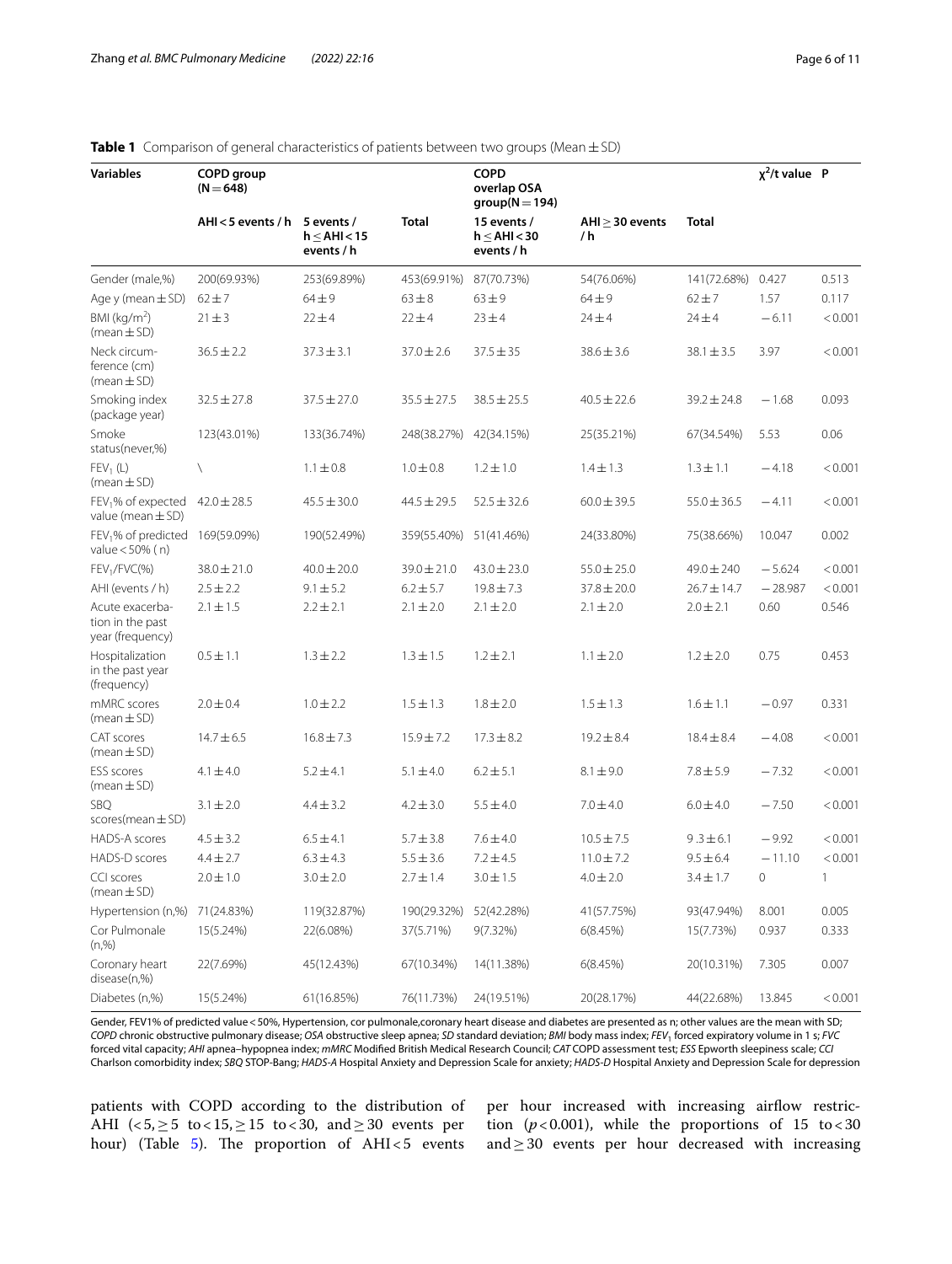<span id="page-6-0"></span>

| l<br>I                 |
|------------------------|
|                        |
| i                      |
| S                      |
| <br> <br>              |
|                        |
|                        |
|                        |
|                        |
|                        |
|                        |
|                        |
| $\ddot{\epsilon}$<br>١ |
|                        |
|                        |
|                        |
| ١                      |
|                        |
|                        |
|                        |
|                        |
|                        |
|                        |
|                        |
|                        |
|                        |
|                        |
| :                      |
|                        |
|                        |
| $-10.4$                |
|                        |
| ١                      |
| ι                      |
|                        |
|                        |
| ı                      |
|                        |
|                        |
|                        |
|                        |
|                        |

|          | Variables BM | circumference<br>Neck               | EN.<br>E | FEV <sub>1</sub> % of<br>expected<br>value | %predicted) $<$ 50%<br>Ę                                                                                                                                                                                            |        |       |         |        | CAT scores ESS scores SBQ scores HADS-A scores HADS-D scores Hypertension Coronary |       | disease<br>heart | <b>Diabetes</b> |
|----------|--------------|-------------------------------------|----------|--------------------------------------------|---------------------------------------------------------------------------------------------------------------------------------------------------------------------------------------------------------------------|--------|-------|---------|--------|------------------------------------------------------------------------------------|-------|------------------|-----------------|
| values   |              | 0.281 0.167                         | 0.177    | 0.188                                      | $-0.165$                                                                                                                                                                                                            | 0.242  | 0.269 | 0.271   | 0.456  | 0.447                                                                              | 0.221 | 0.154            | 0.385           |
| p values |              | $0.001$ 0.001                       |          | $: 0.001$ < 0.001                          | 0.001                                                                                                                                                                                                               | &0.001 | 0.001 | < 0.001 | &0.001 | < 0.001                                                                            | 0.001 | 0.035            | 20001           |
|          |              | and Depression Scale for depression |          |                                            | /Ml body mass index; FEV, forced expiratory volume in 1 s; CAT COPD assessment test; ESS Epworth sleepiness scale; SBQ STOP-Bang; HADS-A Hospital Anxiety and Depression Scale for anxiety; HADS-D Hospital Anxiety |        |       |         |        |                                                                                    |       |                  |                 |

*BMI* body mass index; FEV, forced expiratory volume in 1 s; CAT COPD assessment test; ESS Epworth sleepiness scale; SBQ STOP-Bang; HADS-A Hospital Anxiety and Depression Scale for anxiety; HADS-D Hospital Anxiety<br>and Depr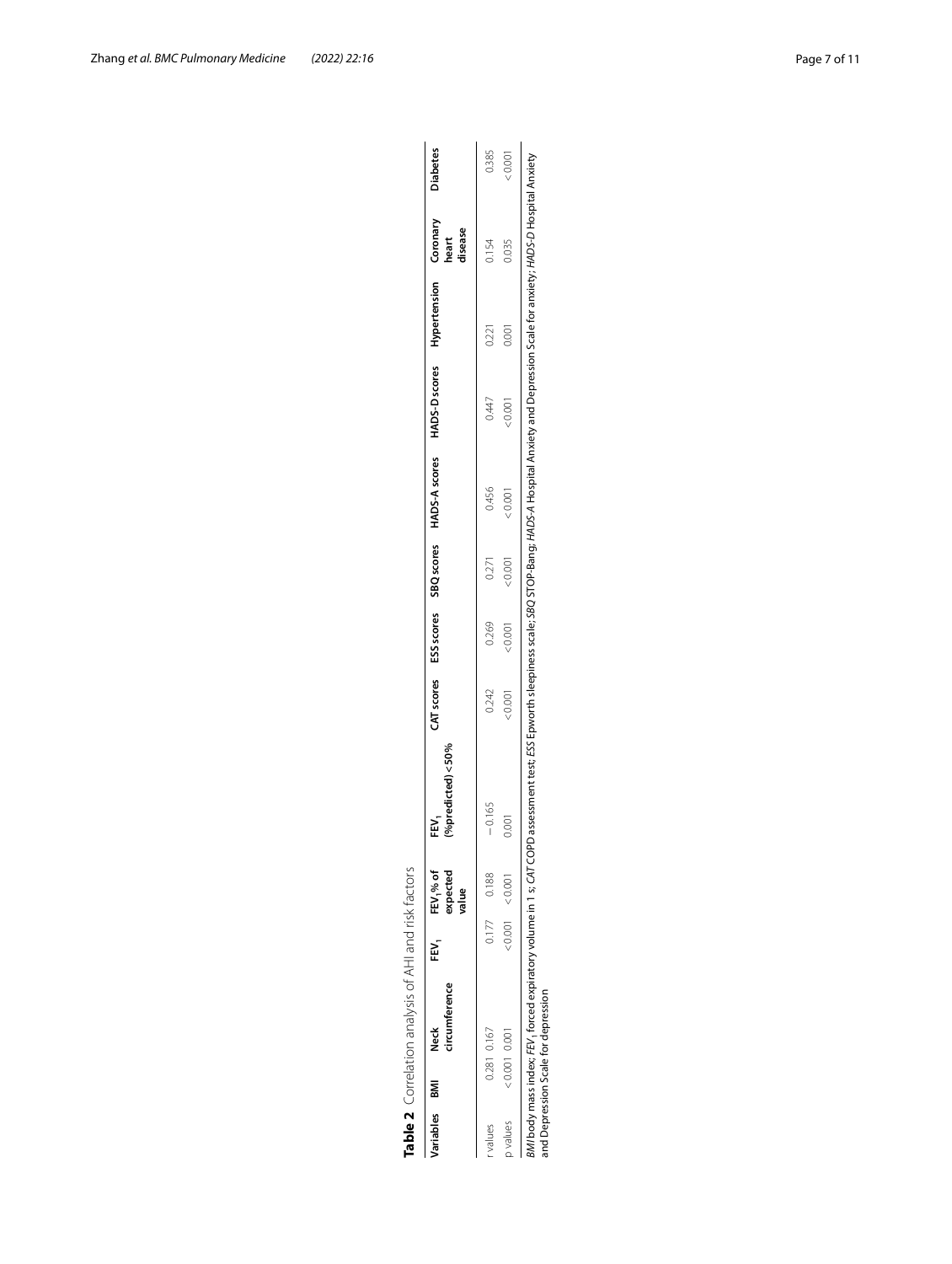<span id="page-7-0"></span>**Table 3** Results of univariate logistic regression used to explore risk factors for COPD coexisting OSA (AHI>15 times per hour)

| <b>Variables</b>                  | β        | Wald   | P<br>ΟR         | 95% CI             |
|-----------------------------------|----------|--------|-----------------|--------------------|
| Age                               | 0.019    | 2.017  | 0.142 1.017     | $0.992 \sim 1.041$ |
| BMI ( $kg/m2$ )                   | 0.178    | 32.158 | $< 0.001$ 1.186 | $1.115 - 1.258$    |
| Neck circumference                | 0.186    | 12.452 | $< 0.001$ 1.201 | $1.114 \sim 1.289$ |
| FEV <sub>1</sub>                  | 0.006    | 2.457  | 0.047 1.009     | $1.000 - 1.019$    |
| $FEV1$ % of expected<br>value     | 0.025    | 0.141  | 0.463 0.958     | $0.841 \sim 1.075$ |
| $FEV1$ (%pre-<br>$dicted$ ) < 50% | $-0.621$ | 7.412  | 0.041 0.551     | $0.412 \sim 0.691$ |
| CAT scores                        | 0.201    | 32.263 | $< 0.001$ 1.305 | $1.121 - 1.490$    |
| <b>FSS</b> scores                 | 0.137    | 9.524  | $< 0.001$ 1.128 | $1.074 \sim 1.182$ |
| SBQ scores                        | 0.223    | 17.623 | $< 0.001$ 1.311 | $1.125 \sim 1.498$ |
| HADS-A scores                     | 0.243    | 29.132 | $< 0.001$ 1.324 | $1.131 \sim 1.517$ |
| HADS-D scores                     | 0.251    | 30.541 | $< 0.001$ 1.301 | $1.122 \sim 1.481$ |
| Hypertension                      | 0.351    | 35.022 | 0.029 2.011     | $1.551 - 2.470$    |
| Coronary heart disease            | 0.133    | 5.851  | 0.045 1.148     | $1.006 - 1.291$    |
| <b>Diabetes</b>                   | 0.402    | 37.112 | $< 0.001$ 2.055 | $1.442 \sim 2.669$ |

Overlap syndrome (AHI>15 times per hour) was considered as the dependent variable and age, BMI, neck circumference,  $FEV<sub>1</sub>$ ,  $FEV<sub>1</sub>%$  of expected value, FEV<sub>1</sub>(%predicted) < 50%, CAT score, ESS score, SBQ scores, HADS-A scores, HADS-D scores, hypertension, coronary heart disease and diabetes as independent variables. *BMI* body mass index; *FEV*1 forced expiratory volume in 1 s; *CAT* COPD assessment test; *ESS* Epworth sleepiness scale; *SBQ* STOP-Bang; *HADS-A* Hospital Anxiety and Depression Scale for anxiety; *HADS-D* Hospital Anxiety and Depression Scale for depression

<span id="page-7-1"></span>

| <b>Table 4</b> Multivariate logistic regression analysis of risk factors for |  |  |  |
|------------------------------------------------------------------------------|--|--|--|
| COPD coexisting OSA (AHI > 15 times per hour)                                |  |  |  |

| <b>Variables</b>                  | β        | Wald   | ΟR<br>P                            | 95% CI                |
|-----------------------------------|----------|--------|------------------------------------|-----------------------|
| BMI ( $kg/m2$ )                   | 0.161    | 26.794 | $< 0.001$ 1.175 1.104 $\sim$ 1.251 |                       |
| Neck circumference                | 0.101    | 4.251  | $< 0.001$ 1.099                    | $1.013 \sim 1.211$    |
| FEV <sub>1</sub>                  | 0.023    | 2.086  | 0.149 1.023                        | $0.991 \approx 1.057$ |
| $FEV1$ (%pre-<br>$dicted$ ) < 50% | $-0.549$ | 5.893  | 0.045 0.578                        | $0.392 \sim 0.782$    |
| CAT scores                        | 0.187    | 30.154 | $< 0.001$ 1.195                    | $1.112 \approx 1.288$ |
| <b>ESS</b> scores                 | 0.118    | 7.667  | $< 0.001$ 1.113                    | $1.052 \sim 1.177$    |
| SBQ scores                        | 0.188    | 13.866 | $< 0.001$ 1.206                    | $1.119 - 1.301$       |
| HADS-A                            | 0.201    | 27.956 | $< 0.001$ 1.275                    | $1.126 \sim 1.432$    |
| HADS-D                            | 0.198    | 28.012 | $< 0.001$ 1.243                    | $1.120 \sim 1.401$    |
| Hypertension                      | 0.309    | 30.442 | 0.037 1.831                        | $1.357 \sim 2.321$    |
| Coronary heart disease            | 0.111    | 3.458  | 0.053 1.117                        | $0.999 - 1.249$       |
| <b>Diabetes</b>                   | 0.311    | 34.521 | $< 0.001$ 1.852                    | $1.421 \sim 2.312$    |

Overlap syndrome (AHI>15 times per hour) was considered as the dependent variable and age, BMI, neck circumference,  $FEV_1$ ,  $FEV_1$ (%predicted) < 50%, CAT score, ESS score, SBQ scores, HADS-A scores, HADS-D scores, hypertension, coronary heart disease and diabetes as independent variables. *BMI* body mass index; *FEV*, forced expiratory volume in 1 s; *CAT* COPD assessment test; *ESS* Epworth sleepiness scale; *SBQ* STOP-Bang; *HADS-A* Hospital Anxiety and Depression Scale for anxiety; *HADS-D* Hospital Anxiety and Depression Scale for depression.

airflow restriction (both  $p < 0.001$ ). Compared with COPD patients with mild and moderate airflow restriction  $[FEV<sub>1</sub>(%predicted) > 50%]$ , the proportion of AHI<5 events per hour was higher in COPD patients with severe airflow restriction  $[FEV_1(\% predicted) < 50\%]$  ( $p < 0.001$ ), while the proportion of  $AHI \geq 30$  events per hour was lower in COPD patients with severe airflow restriction  $[FEV<sub>1</sub>(%predicted) < 50%]$  (*p* < 0.001).

## **Discussion**

In this cross-sectional study, we assessed the prevalence, possible predictors, and associated comorbidities of overlap syndrome in patients with COPD.

The prevalence of COPD coexisting with OSA was 66.0%, based on a threshold AHI $\geq$ 5 events per hour, while 23% had an AHI≥15 events per hour. Compared with COPD patients without OSA, patients in the COPD-OAS group (AHI $\geq$ 15) had significantly higher BMI, AHI, and a larger neck circumference; however, there were no signifcant diferences in sex, age, and tobacco use between the two groups. Anxiety, depression, hypertension, and diabetes mellitus were more common in [par](#page-1-0)[ticipants](#page-1-0) with overlap syndrome. The quality of life was also poorer in patients with overlapping symptoms, indicated by higher CAT, CCI, and ESS scores. SBQ showed a weak correlation with AHI, and overlap syndrome was more frequent in patients with mild and moderate, compared with severe COPD.

The prevalence of overlap syndrome among patients with COPD in our study was 66%. Steveling et al. reported a prevalence of OSA in patients with COPD of 35% based on an AHI of  $>$  5 events per hour [[26\]](#page-10-22), while Hu et al. reported that 68.18% of COPD patients had coexisting OSA (AHI $>$ 5) [[27\]](#page-10-23). In a meta-analysis by Shawon et al., 2.9%–65.9% of patients with COPD had coexisting OSA [\[7\]](#page-10-3). The reported prevalence of OSA in patients with COPD thus varies widely, due to diferent methodologies, diagnostic defnitions, and demographic characteristics [[27\]](#page-10-23). However, another survey of inpatients in tertiary hospitals in China found that 77.7% of COPD patients had OSA [[28\]](#page-10-24), indicating that overlap syndrome was common among COPD patients in China. These results suggest that family doctors should screen COPD patients for OSA, to improve their quality of life.

The current results showed that BMI and neck circumference were signifcant predictors for OSA, consistent with other reports  $[26-29]$  $[26-29]$  $[26-29]$ . This might be because trunk obesity can reduce chest wall compliance and respiratory muscle strength, resulting in ventilation disturbances and ventilation perfusion mismatch [[30](#page-10-26)]. In addition, individuals with larger necks have increased subcutaneous and visceral fat, resulting in crowding of the tonsils, uvula, palatopharyngeal arch, and pharyngeal lateral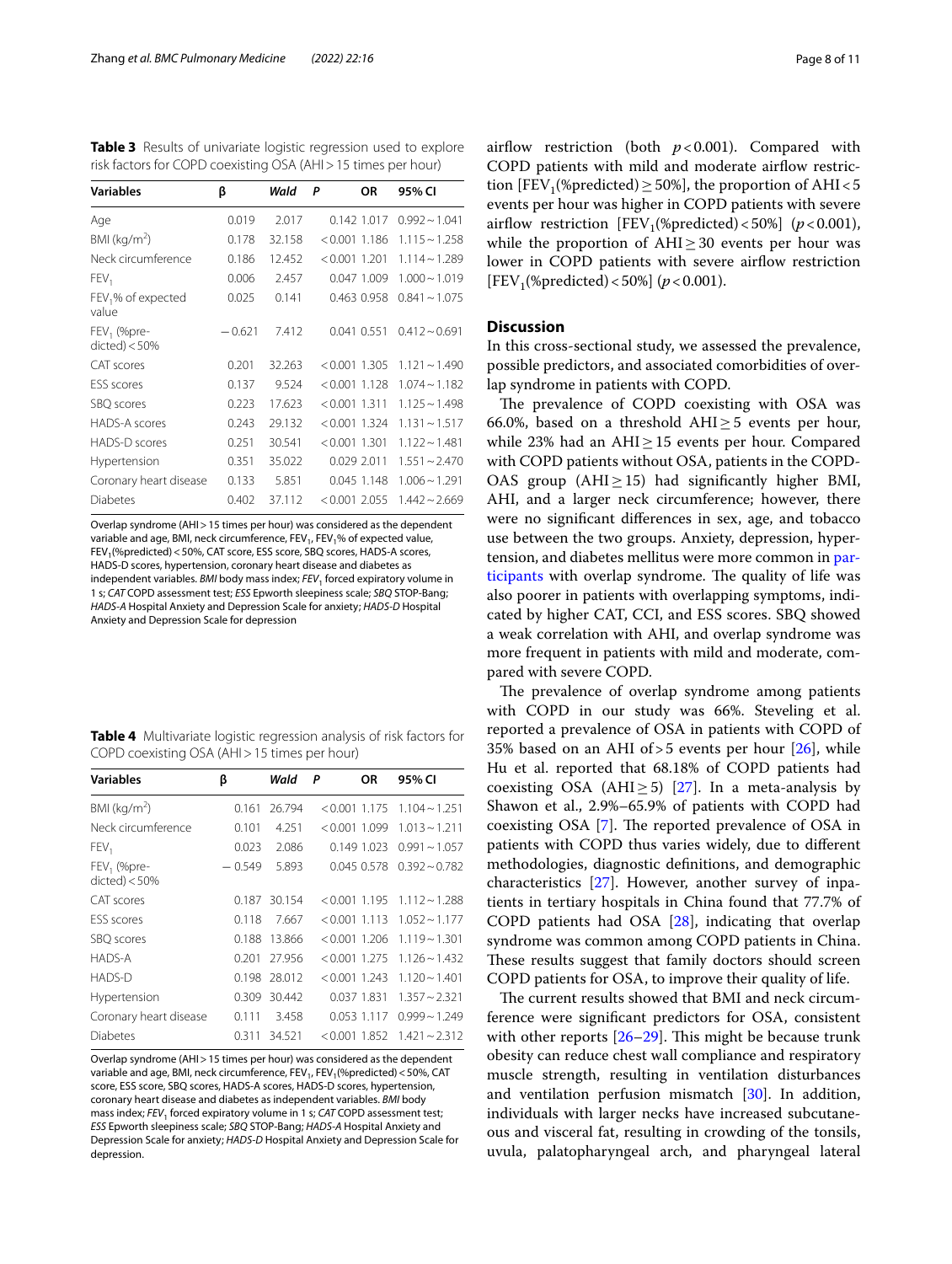| <b>GOLD</b> classification | Cases ( $n = 842$ ) | AHI $<$ 5 times / h<br>$(n=286)$ | 5 times / $h < AH < 15$<br>times / h (n $=$ 362) | 15 times / $h <$ AHI $<$ 30<br>times / h (n $=$ 123) | AHI > 30<br>times / h<br>$(n=71)$ |
|----------------------------|---------------------|----------------------------------|--------------------------------------------------|------------------------------------------------------|-----------------------------------|
|                            | 110(13.06%)         | 19(6.64%)                        | 49(13.54%)                                       | 22(17.89%)                                           | 20(28.17%)                        |
| $\mathbb{I}$               | 320(38.00%)         | 94(32.87%)                       | 148(40.88%)                                      | 47(38.21%)                                           | 31(43.66%)                        |
| $\mathbb{H}$               | 304(36.10%)         | 124(43.36%)                      | 127(35.08%)                                      | 38(30.89%)                                           | 15(21.13%)                        |
| IV                         | 108(12.83%)         | 49(17.13%)                       | 38(10.50%)                                       | 16(13.01%)                                           | 5(7.04%)                          |
| $x^2$ value                |                     | 29.247                           | 4.363                                            | 3.652                                                | 21.035                            |
| P value                    | -                   | < 0.001                          | 0.225                                            | 0.302                                                | < 0.001                           |

<span id="page-8-0"></span>**Table 5** Correlation between the degree of airflow limitation in COPD (GOLD classification) and the severity of OSA (n, %)

*AHI* apnea–hypopnea index;

cord, leaving a narrow gap for airfow and leading to variety of whistling sounds [\[31](#page-10-27), [32](#page-10-28)]. Peppard and co-workers reported that a 10% increase in weight could lead to a 32% increase in AHI, and a 10% decrease in weight resulted in a 26% decrease in AHI scores  $[33]$  $[33]$ . The sex ratio and age were similar in patients with COPD with and without OSA in the current study, possibly because COPD and OSA tend to occur in older men in China [\[27](#page-10-23), [28,](#page-10-24) [34\]](#page-10-30). In contrast to other reports however [\[11](#page-10-7), [26\]](#page-10-22), there were no signifcant diferences in mMRC scores, number of acute exacerbations in the year before admission, frequency of hospitalization, proportion of coronary heart disease, and cor pulmonale between COPD patients with and without OSA in the current study. This may be because some information (e.g. mMRC, number of acute exacerbations, etc.) depended on subjective answers by the patients, which could lead to missing reports. A previous study found a missing report rate for acute exacerbation in COPD patients of  $>43.0\%$  [[35\]](#page-10-31).

We analyzed the risk of OSA in patients with COPD by multiple logistic regression analysis after adjusting for age, sex, BMI, smoking index, and other confounding factors, and showed that hypertension and diabetes were independent risk factors in patients with COPD with coexisting moderate to severe OSA, consistent with other reports [\[27](#page-10-23), [34](#page-10-30), [36\]](#page-10-32). A previous study found that patients with overlap syndrome had more comorbidities, including hypertension and diabetes [[30,](#page-10-26) [34](#page-10-30), [37](#page-10-33)]. Hypertension is the most frequently occurring comorbidity, while diabetes also damages lung function [\[38\]](#page-10-34).

Multiple regression analysis showed that patients with COPD and coexisting OSA had higher CAT, ESS, CCI, and SBQ scores compared with patients with COPD alone. These findings were in line with previous studies that showed positive relationships between OSA and CAT, ESS, CCI, and SBQ scores in patients with COPD [[28,](#page-10-24) [39\]](#page-10-35). This suggested that patients with COPD overlapping with OSA had more-severe clinical symptoms, more-limited daily activities, more complications, and poorer sleep quality and quality of life. Although our fndings suggested that the SBQ could be used for OSA screening, hypertension and male sex were the main contributory factors, while BMI and neck circumference were less important. This may be related to the generally low BMI of individuals in China [\[40](#page-10-36)]. Moreover COPD is a chronic consumptive disease and patients therefore tend to have a low BMI, especially patients with advanced disease [\[41](#page-10-37)], which could potentially protect against OSA. But, as a matter of fact, recent studies showed that OSA was more common in COPD patients with low BMI [[42\]](#page-10-38). Soler et al. confirmed that COPD patients with a  $\text{BMI} \geq 25 \text{ kg/m}^2$  had a higher risk of OSA [[29\]](#page-10-25). A South Korean clinical study showed that the accuracy of SBQ was not afected after removing the items 'fatigue' and 'neck circumference' [\[43\]](#page-10-39), suggesting that the SBQ needs to be further optimized for Asian populations, including modifying or removing the scores for BMI and neck circumference for OSA screening in patients with COPD.

Multiple regression analysis also identifed HADS-A and HADS-D scores as independent predictors for OSA in patients with COPD, in accordance with a previous study  $[37]$  $[37]$ . Heinzer et al. found that an AHI > 20.6 events per hour of sleep was independently associated with the presence of depression  $[44]$  $[44]$  $[44]$ . Numerous studies have examined the interaction between smoking and overlap syndrome, but the results are controversial, with some studies fnding a positive relationship [\[10,](#page-10-6) [11](#page-10-7), [26\]](#page-10-22), while other studies suggested no such relationship [[27](#page-10-23)[–29](#page-10-25)]. Our current results support the latter fndings. Although smoking has a pathogenic efect on both COPD and OSA  $[1, 45]$  $[1, 45]$  $[1, 45]$  $[1, 45]$ , we found no interaction effect on overlap syndrome in patients with COPD in the current study. This may be because smoking resulted in homogenously distributed emphysema, regardless of the severity of smoking [\[46](#page-10-42)], and emphysema severity had a protective role for OSA [\[47\]](#page-10-43).

We found a correlation between COPD severity and OSA. Compared with patients with COPD alone,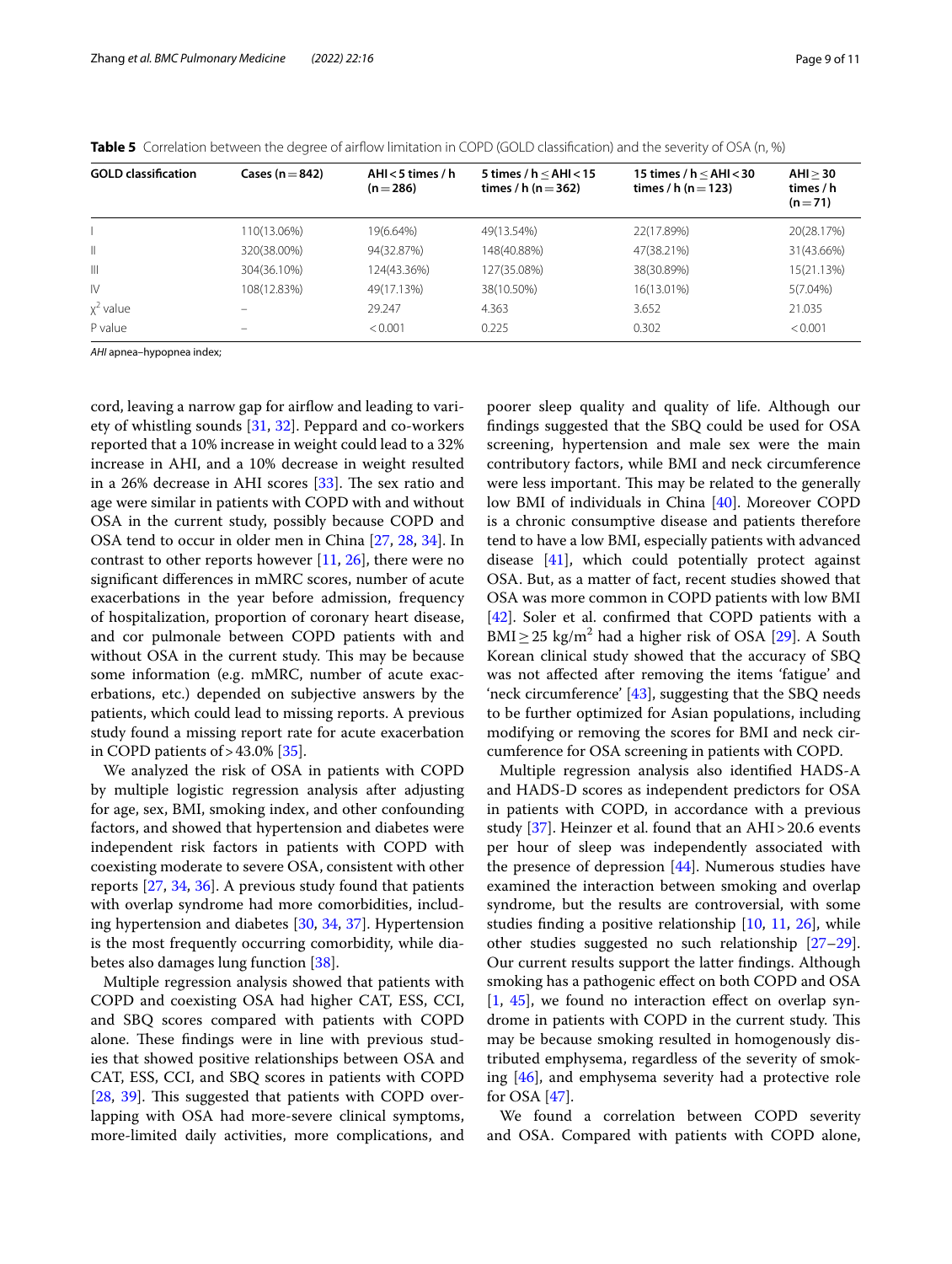patients with COPD plus OSA had higher  $FEV_1$ ,  $FEV_1$ % of predicted value, and  $FEV<sub>1</sub>/FVC$ , and a lower proportion of severe COPD  $[26-28, 39]$  $[26-28, 39]$  $[26-28, 39]$  $[26-28, 39]$  $[26-28, 39]$ . The incidence of OSA increased with increasing airflow restriction in COPD patients with AHI<5 events per hour, and decreased with increasing airflow restriction in COPD patients with AHI>30 events per hour. Compared with patients with mild and moderate airflow restriction, the proportion of AHI<5 events per hour was higher and the proportion of AHI>30 events per hour was lower in patients with severe airflow restriction.  $FEV<sub>1</sub>%$  accounting for the predicted value<50% was assigned a value of 1 as an independent variable in univariate logistic regression analysis, and the results showed that patients with severe COPD had a lower risk of OSA than those with mild and moderate COPD, after adjusting for age, smoking, CCI, and  $FEV<sub>1</sub>$ . A previous study confirmed that hyperinflation had a potential protective efect against OSA in patients with COPD [[42](#page-10-38), [48](#page-10-44)]. Lung hyperinflation could prevent the occurrence of OSA by increasing the caudal stretch of the trachea and reducing the critical closing pressure of the upper airway during sleep [\[13,](#page-10-9) [49](#page-10-45)]. Krachman et al. [[14\]](#page-10-10). used quantitative chest computed tomography to evaluate the percentage of emphysema and the degree of gas entrapment in patients with COPD coexisting OSA, and showed that the percentage of emphysema and the degree of gas entrapment were signifcantly negatively correlated with AHI, indicating the importance of lung volume in maintaining the opening of the upper respiratory tract. Overinfation thus had a protective efect against OSA, and might be a mechanism reducing the risk of OSA in patients with severe COPD.

It was previously shown that COPD patients with overlapping OSA had some independent risk factors; however, the risk of OSA was lower in patients with severe COPD had not been studied. Our study shows that OSA is common in patients with COPD in pulmonary outpatient clinics. In addition, the strengths of this study included the use of a community-based multistage sampling design, large sample size, and random cluster sampling. In addition, all diagnoses of OSA in COPD patients were established by overnight polysomnography which is the gold standard for diagnosing OSA. However, the study also had several limitations. It was a cross-sectional study, and it was therefore not possible to infer any causal relationships. Furthermore, the sample of subjects was not representative of China as a whole. The classifications of OSA, COPD, and overlap syndrome were based on self-reported interview (questionnaire) data, and were therefore subject to recall problems, misunderstanding of the question, and a variety of other factors. In addition, certain medications used to treat COPD, such as theophylline, may also have benefcial efects on OSA [\[50\]](#page-10-46).

In conclusion, the results of this study showed that COPD patients with overlapping OSA had a poorer quality of life, more daytime sleepiness, and more hypertension than COPD patients without OSA. BMI and CAT and ESS scores were independent risk factors for COPD complicated with OSA. However, the risk of OSA was lower in patients with severe COPD. Our study suggests that OSA is common in patients with COPD in pulmonary outpatient clinics, and pulmonologists should thus consider screening for OSA symptoms in these patients.

#### **Acknowledgements**

We thank Susan Furness, PhD, from Liwen Bianji, Edanz Editing China [\(www.](http://www.liwenbianji.cn/ac) [liwenbianji.cn/ac](http://www.liwenbianji.cn/ac)), for editing the English text of a draft of this manuscript.

#### **Authors' contributions**

P.Z, B.C., H.Q.L., P.P.C., P.A.L., and Z.M.D. analyzed data; P.Z, B.C., H.Q.L., Y.N.Z., X.Z..,and P.A.L.interpreted results of experiments; T.L. and X.Z.. prepared fgures and tables; P.Z, Y.N.Z., H.Q.L.,X.Z, and T.L.drafted manuscript;B.C., Z.M.D.,and P.A.L. edited and revised manuscript; P.Z, B.C.,and P.A.L.approved fnal version of manuscript; P.Z, B.C., and P.A.L. conception and design of research; B.C.,Y.N.Z., and X.Z.performed experiments. All authors read and approved the fnal manuscript.

#### **Funding**

None.

#### **Availability of data and materials**

All data relevant to the given manuscript have been stored in a separate fle, which can be made freely available to external investigators upon request.

#### **Declarations**

#### **Ethics approval and consent to participate.**

The study protocol was approved by the Xuzhou Center for Disease Control and Prevention and was conducted in accordance with the principles of the Declaration of Helsinki (1975, revised 2000). All participants provided written informed consent.

#### **Consent for publication**

Not applicable.

#### **Competing interests**

No potential conficts of interest relevant to this article were reported.

#### **Author details**

<sup>1</sup> Department of Control and Prevention of Chronic Non-communicable Diseases of Xuzhou Center for Disease Control and Prevention, 142 West Erhuan Road, Xuzhou, Jiangsu, China. <sup>2</sup> Department of Respiratory Medicine, Affiliated Hospital of Xuzhou Medical University, Xuzhou, China.

Received: 7 September 2021 Accepted: 30 November 2021 Published online: 04 January 2022

#### **References**

- <span id="page-9-0"></span>1. Vogelmeier CF, et al. Global strategy for the diagnosis, management, and prevention of chronic obstructive lung disease 2017 Report. GOLD Executive Summary. Am J Respir Crit Care Med. 2017;195(5):557–82.
- <span id="page-9-1"></span>2. GBD 2017 DALYs and HALE Collaborators. Global, regional, and national disability-adjusted life-years (DALYs) for 359 diseases and injuries and healthy life expectancy (HALE) for 195 countries and territories, 1990–2017: a systematic analysis for the Global Burden of Disease Study 2017. Lancet 2018;392(10159):1859–922.
- <span id="page-9-2"></span>3. Fang L, et al. Chronic obstructive pulmonary disease in China: a nationwide prevalence study. Lancet Respir Med. 2018;6(6):421–30.